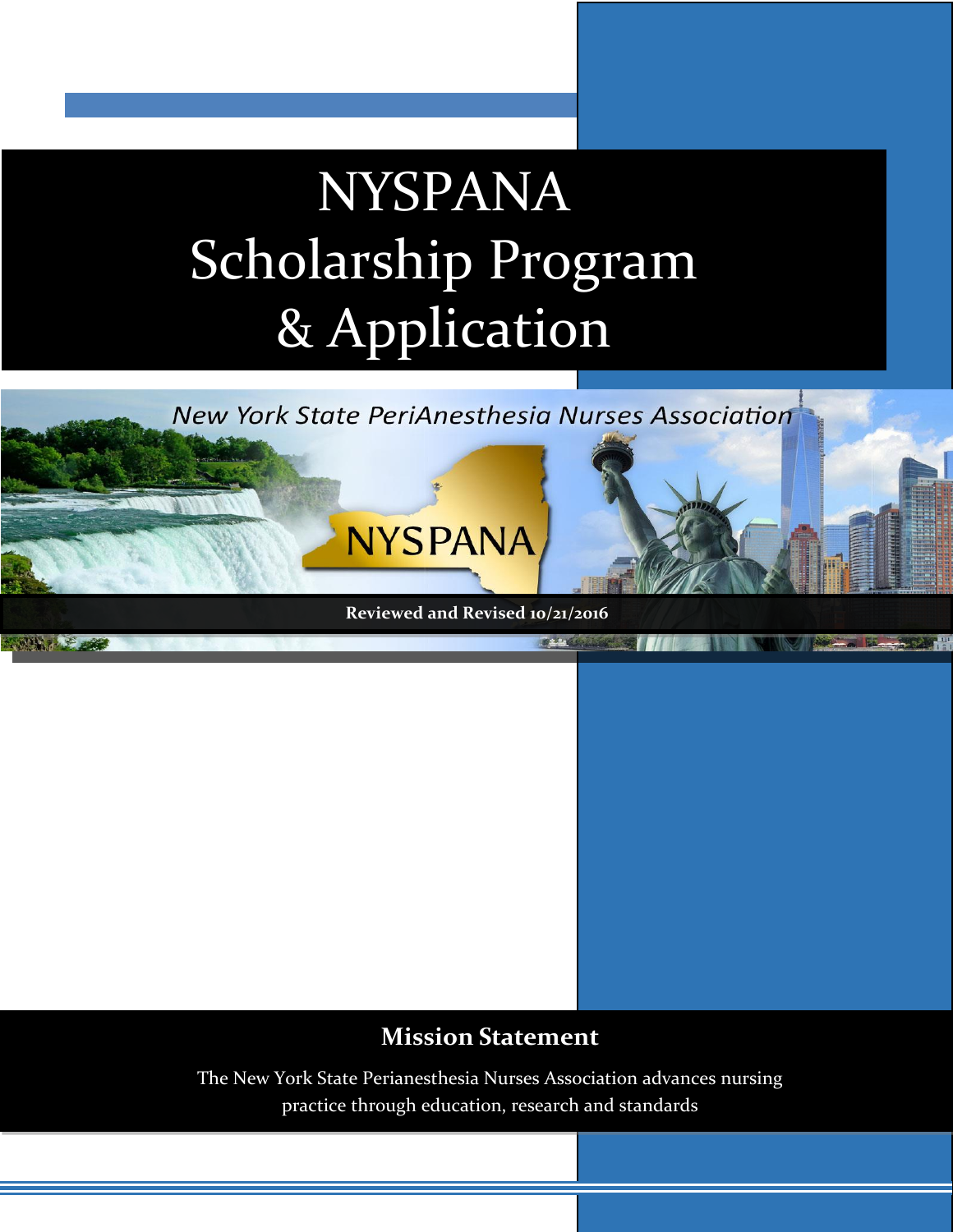## Scholarship Program for Professional Licensed Nurse Returning to College – Policy and Procedure BSN, MS, and Doctorate Programs

#### **Eligibility:**

- Nurse must have two years of perianes the sia nursing working experience
- **Maintain a NYSPANA membership for 13 months or more**
- Enrolled in a BSN, MSN, or Doctorate in nursing program

#### **Guidelines:**

- 1. Applicants must use the official NYSPANA scholarship form
- 2. Applicant must be an RN with current license with minimum of two years' experience in any phase of perianesthesia nursing (PACU, ASU, PAT, research or education)
- 3. Submit CV that includes professional background, continuing education participation, professional publications, presentations, honors, and awards
- 4. Verification Letter: A one-page letter from applicant's college's Department of Nursing, signed by a titled person in that office, and that MUST include the following information:
	- a. Verification of applicant's current enrollment in one of these degree programs: Bachelor, Masters, or Doctorate of nursing programs
	- b. Statement from the Department of Nursing as to its accreditation through NLN or CCNE.
- 5. A narrative statement/essay describing applicant's level of activity/involvement in any phase of perianesthesia nursing, ASPAN and/or component, or community service. Describe how you see your perianesthesia practice transforming as result of your advanced education (maximum one page, typed).
- 6. Two letters of recommendation, one from a professional colleague knowledgeable of applicants' professional commitments and goals, and one from an educator at the school of nursing in which you are enrolled regarding applicant's academic performance
- 7. Transcript
- 8. Scholarships will be awarded for fees not covered by any other source (i.e. employer, other component, organizations or scholarship.
- 9. Money will be remitted to the provider institution upon request of the recipient
- 10. Applicants may receive one NYSPANA college scholarship (in any category) per two-year period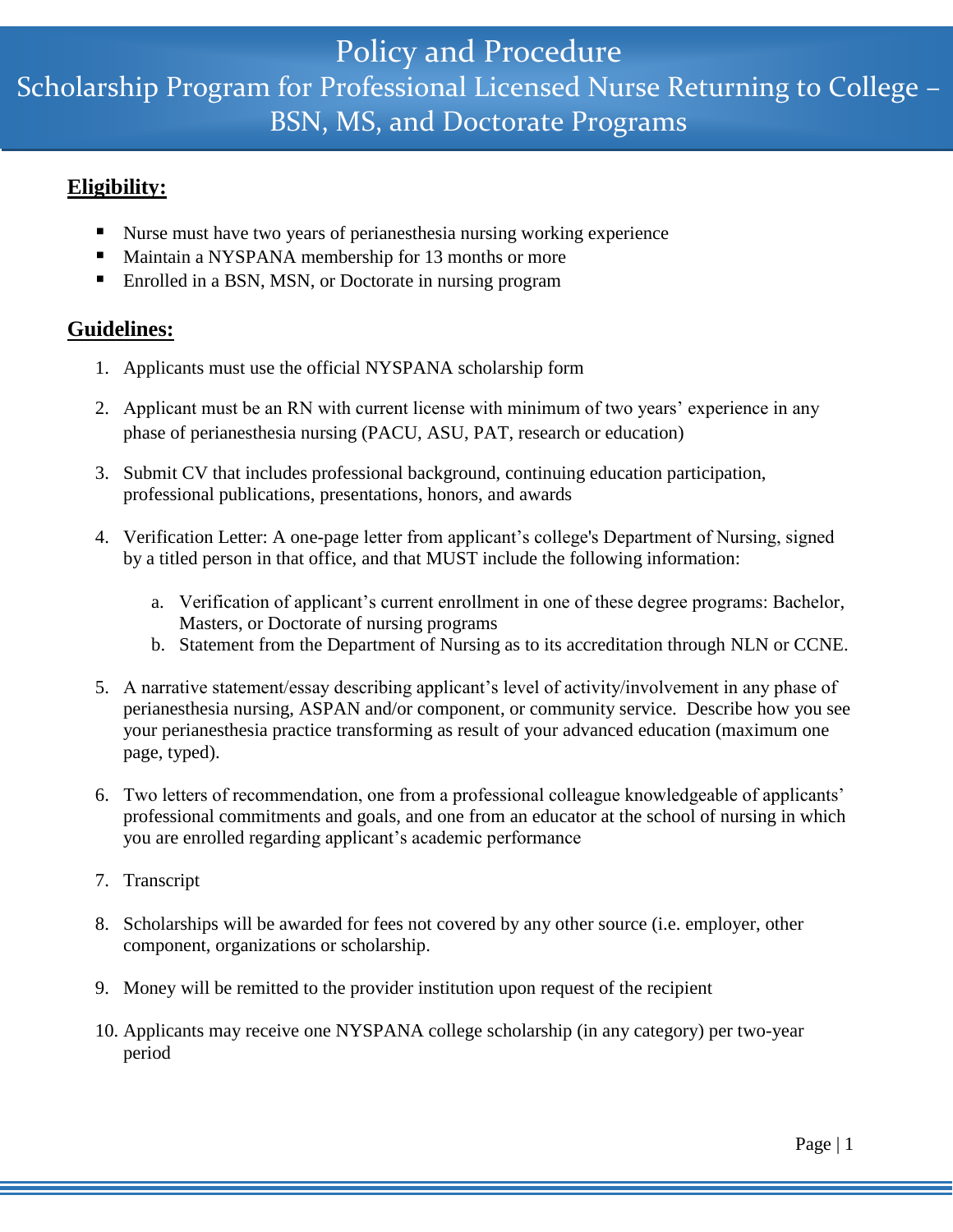## Policy and Procedure Scholarship Program for Professional Licensed Nurse Returning to College – BSN, MS, and Doctorate Programs

#### **Selection:**

- The NYSPANA Educational SW will review and evaluate the applications and select scholarship recipients
- Scholarship recipients will be notified by e-mail
- Only one \$500 scholarship will be awarded per two-year period
- Scholarship moneys are to be utilized within a period of one year from date awarded
- The names of the recipient will be published in NYSPANA Up to Par and NYSPANA website

#### **NYSPANA Scholarship Application Checklist (Please arrange items in this order)**

- $\Box$  Completed Application (original, typed or neatly printed)
- □ Applicant Essay
- $\square$  Transcript
- $\square$  Two Letters of Recommendation